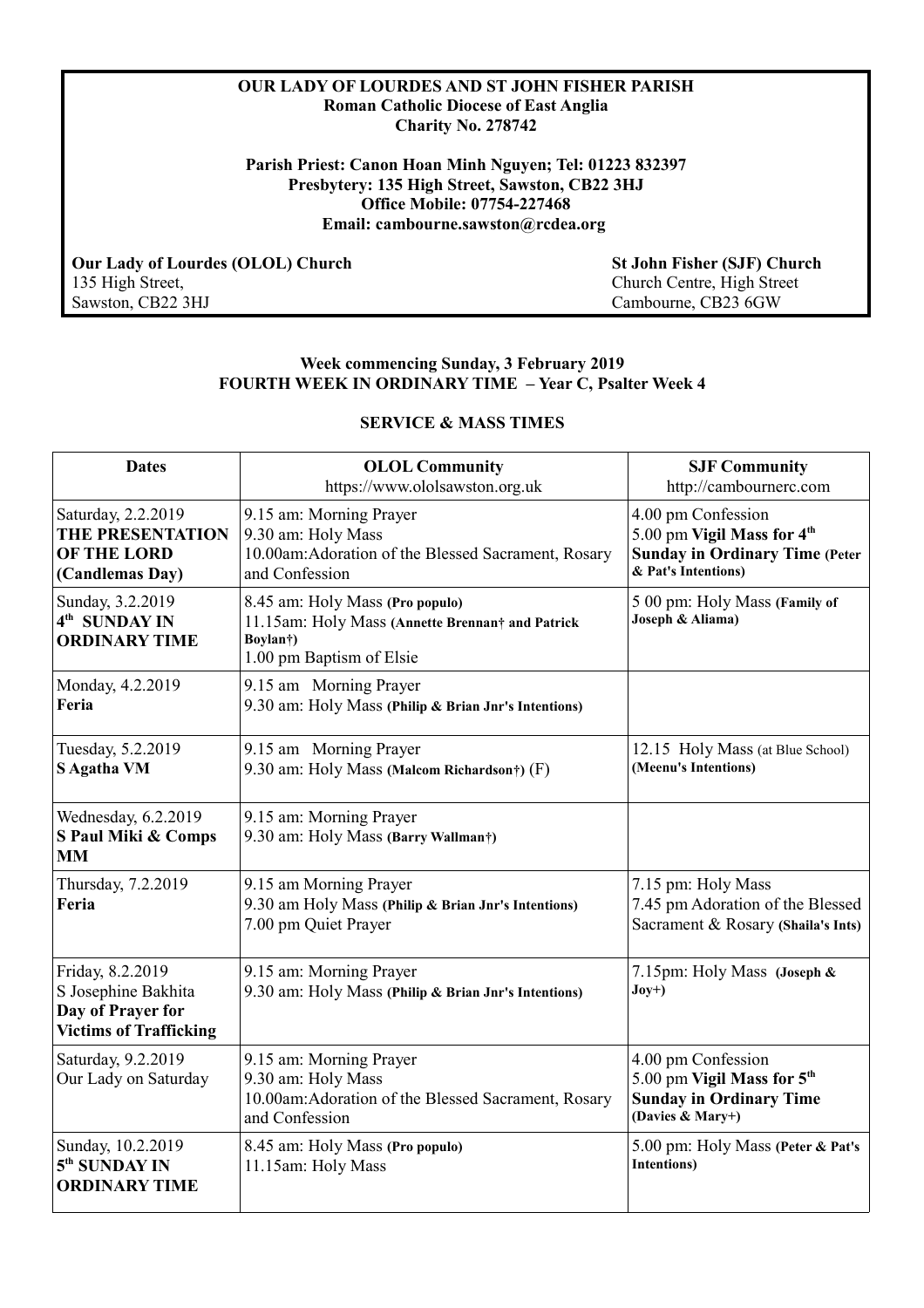**Welcome** all visitors and regular Mass participants. Please stay for coffee/tea in the foyer after SJF 5pm Vigil Mass on Saturday; in OLOL Presbytery after 8.45 am Sunday Mass, and in the Church Hall after 11.15 am Sunday Mass.

*In Memoriam:* All who have gone before us, especially members of our communities whose anniversaries occur around this week: Cameron Flett, Fr Terry Hillhouse, Ann Fuller, Nora McGuinness, Marilyn Penn, Sheila Williams Helen Cuell, Nora Kite, Dorothy Maher, Doreen Mattu, Mark Reichelt, Malcolm Richardson, William Scally

Owen Meehan George Sylvester, Ida Jones, Louisa Lockwood.

**Collections:** Thank you very much for your great generosity. Last week you gave:

**OLOL:** Sunday Collections: £277; Standing Orders: £779.

**SJF:** Collections: Saturday: £161.20, Donation to SJF £20; Donation to CAFOD: £50 ; Sunday: £62.47; Standing Orders: £171.

**+ The Medaille Trust** will make an appeal at all Masses in our Parish on weekend 23rd-24<sup>th</sup> February. For information, please visit their website www.medaille-trust.org.uk .

**DONATIONS:** If you would like to make a donation by cheque, direct debit, or standing order, please see below:

**+ CAMBOURNE:** Cheques payable to **SJF CHURCH**. Bank transfer details: Barclays Bank UK Plc, Cambridge Branch, Sort code: 20-17-20, Account number 33031454.

**+ SAWSTON:** Cheques payable to **OLOL & SJF PARISH**. Bank transfer details: Barclays Bank UK Plc, Cambridge Branch, Sort code: 20-17-20, Account number 03187187.

**+ LEGACY & WILLS:** If you would like to leave a legacy or include the Parish in your will, please contact Fr. John or a member of the Finance Committees.

# **SJF COMMUNITY NEWS**

We are grateful to so many people who faithfully and silently serve the community every week in various

ways. To aid the memory, here are some people who have special ministries this Saturday: **HC Ministers: Mel, Tony, and Paul; Altar Servers Supervisor: Tony and Ailish; Readers: Dorothy, Shannon**. Please find a replacement if you are unable to carry out your ministries

**+ Sunday Mass** attendance has remarkably increased. Please come and help with the preparations for our Sunday Mass. All Masses are at 5pm except **Sunday 24th February when Mass is at 3pm.**

**+ Training for prospective Ministers of Holy Communion** will be on Saturdays : 2<sup>nd</sup> & 9<sup>th</sup> February (6.15pm-6.45pm), or  $2^{nd}$  & 9<sup>th</sup> March (4pm). Or Sundays  $3^{rd}$  &  $10^{th}$  February (4pm). Commissioning will take place during Easter Masses.

# **OLOL COMMUNITY NEWS**

**\***"*Sawston Quiz Night - A big thank you to Bernie and all helpers for organising such a good evening.* We raised £305 which will be donated to Arthur Rank Hospice.

\* **Catechism Classes:** for children in schoolyears 1 & 2 will be looking at the fundamental truths of the Catholic faith through the lives and teachings of our popular saints. **The classes will be held in OLOL Hall from 10.15am to 11am on:** 24-2; 28-4; 16-6. For more information, please contact Agata agatad urso@hotmail.com or Nieva at nievacortez@gmail.com .

\* **OLOL First Communion classes began** last Monday  $28<sup>th</sup>$  of January at 5:30pm in the Church Hall. For further information please contact Amy on 07754048239.

**\* Youth group:** For any children from school Year 4 - Year 8. Join us for pizza, fun and games, and to make new friends. Find us in the church hall from 6.30 - 8pm on the following Wednesday evenings this term: 13th February, 27th February, 13th March, 27th March.

**\* OLOL Music Group:** Calling all musicians and singers! We are going to try out introducing some new music to the church. This will be once a month at the 11.15am Mass, with a practice on the Friday evening before. I would like to invite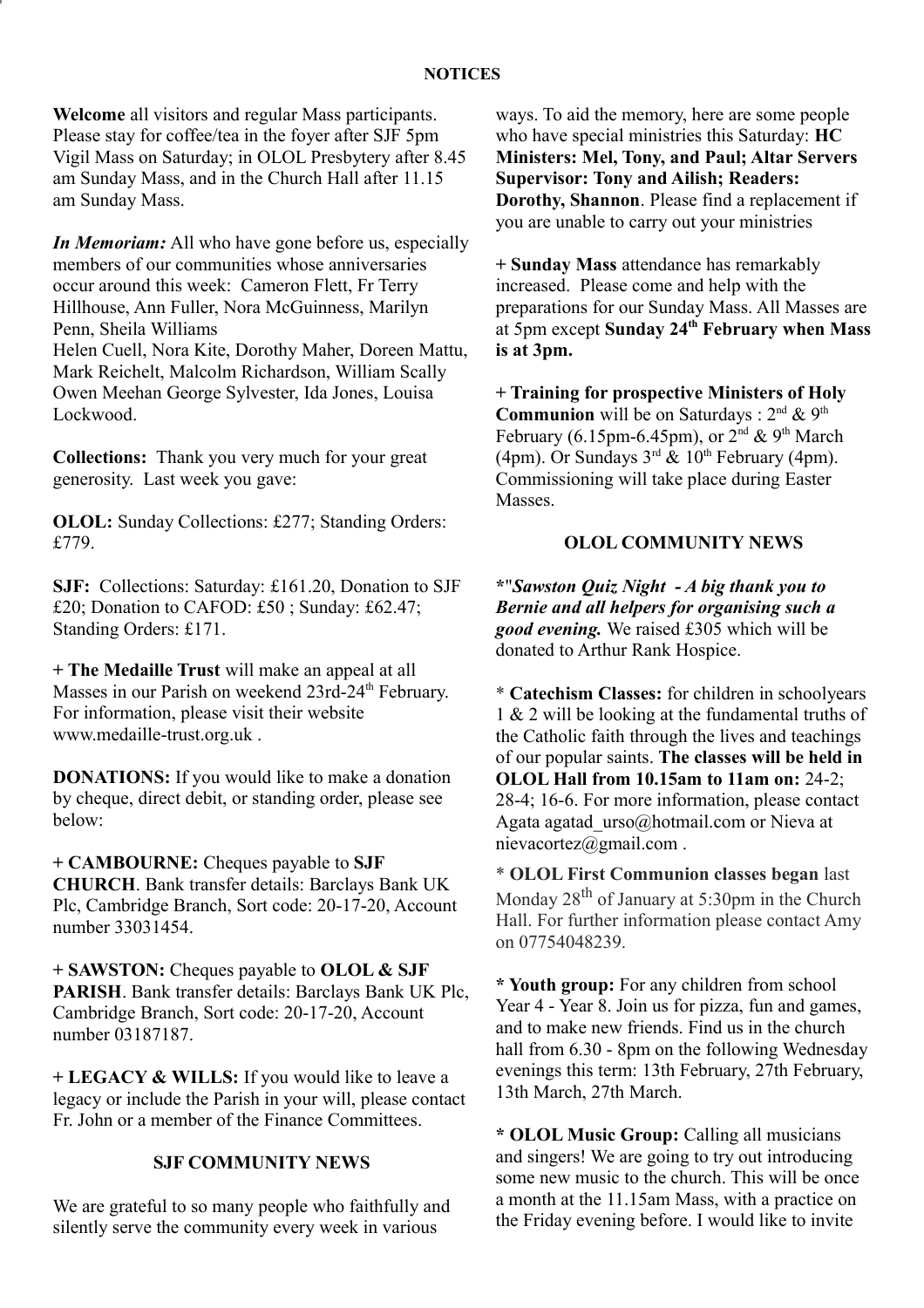anyone who is interested, musical or not, to join me on Friday 15th February in the church at 7.30pm, for about 1 hour. We will learn some new music which we can then sing on Sunday 17th. Children and adults welcome. If you are a musician, it might be helpful to let me know what instrument you play and roughly what standard. Singers - there is no need for you to be able to read music! No commitment required for you to have to be there every month. Please contact Sarah: s\_family21@hotmail.co.uk

\* **OLOL Toddlers Group** meets every Friday at 10.30am until 1pm in the church hall, 135 High Street, CB22 3HJ. All toddlers and carers are welcome.

**\* The Diaries of St. Patrick's Missionary Society** are now available. Please take a copy and make a £3.50 donation. - There are just a few left.

# **DIOCESE NEWS**

\***Annual Celebration of Our Lady of Lourdes is at 11.30am Mass with the Anointing of the Sick** on Saturday February 9th at St. John the Baptist Cathedral, Norwich NR2 2PA. Please join Bishop Alan to pray for all the Sick and for those who work with or care for them.

## **OTHER NEWS**

**+ Fr Adrian Gates** (Resident in Fen Ditton) is the appointed Chaplain for Catholics at Addenbrookes Hospital, Fulbourn Hospital, Arthur Rank Hospice, and various Nursing Homes in Cambridge areas. Contact details: 07842190882, adrian.gates@rcdea.org.uk. For non-ugent cases at Addenbrookes, regular Holy Communion or a visit can be arranged by Chaplaincy office directly on 01223 217769. Please make sure that the patient is registered as a Catholic and that the patient has ticked the box giving their permission for a priest or a member of the Chaplaincy team to visit.

**+ The Shroud of Turin – An Exhibition at OLEM:**

from Wednesday  $27<sup>th</sup>$  February to Wednesday  $20<sup>th</sup>$ March, opening times: Monday to Friday 8.30am to 11am and 1pm to 5.30pm (Tuesday 4.30pm); Saturday 11.30am to 4.30pm Key events:

- Wednesday  $27<sup>th</sup>$  February: Opening Mass by Bishop Alan Hopes at 7pm.
- Thursday  $7<sup>th</sup>$  March: Talk on 'The Science of the Shroud' by Prof. Peter Wadhams of Cambridge University 7.30pm in the parish hall.
- Monday  $18<sup>th</sup>$  March: Talk on 'The Shroud of

Turin – Its History and Future' in the parish hall by David Rolfe, art historian and film-maker.

Please poster on notice board for further information.

# **+ CATHOLICISM at Clare Priory (CO10**

**8NX):** The course will base on Bishop Robert Barron's programme, taking the participants on a guided exploration of the Catholic world, from the mystery of the Incarnation to shining examples of many saints. Each presentation is independent of the others, so you may attend some or all of them. No need to register, just come along. Time: 7.15pm to 9pm on Thursday evenings. Please see poster on Notice Board for further information.

**\*Flame 2019** The largest Catholic youth event in the country: 'Flame Congress,' is back at Wembley Arena on the 2nd March, 2019! It promises to be an amazing day with live music from Christian artists such as Guvna B and Tim Hughes, drama from RISE Theatre and inspiring speakers such as Robert Madu. The Diocesan Youth Service for East Anglia will be taking a group with coaches picking people up from various points across the Diocese. Tickets are £25 which includes transport. To book your place go to: www.rcdea.org.uk/youth/ **∶** 

**\*Exoplanets, Aliens and God'** is the theme of the talk by Revd Prof. David Wilkinson (University of Durham) at the Faraday Institute (Queens Lecture Theatre, Emmanuel College, Cambridge, CB2 3AP) at 6pm on Thursday 14th February 2019. Free refreshments; all welcome.

**\* NATIONAL PRAYER AND FASTING DAY – 9TH FEBRUARY:** Please pray and fast for the end of abortion and euthanasia in this Country. Your prayer and fasting is urgently needed, and it really does save lives. For details of our live saving work see www.GoodCounselNetwork.com

\***VIANNEY MISSION EAST ANGLIA invites everyone for a Day of Retreat on 23rd February at St Philip Howard Catholic Church from 9.00 am – 4.00 pm - Programme for Day:** Holy Mass (9.30 am), Rosary, Word of God, Testimonials, Healing Service and Adoration Let us join together to pray for our priests and new vocations. For more details – Euphrasia 07837 962605. Refreshments provided.